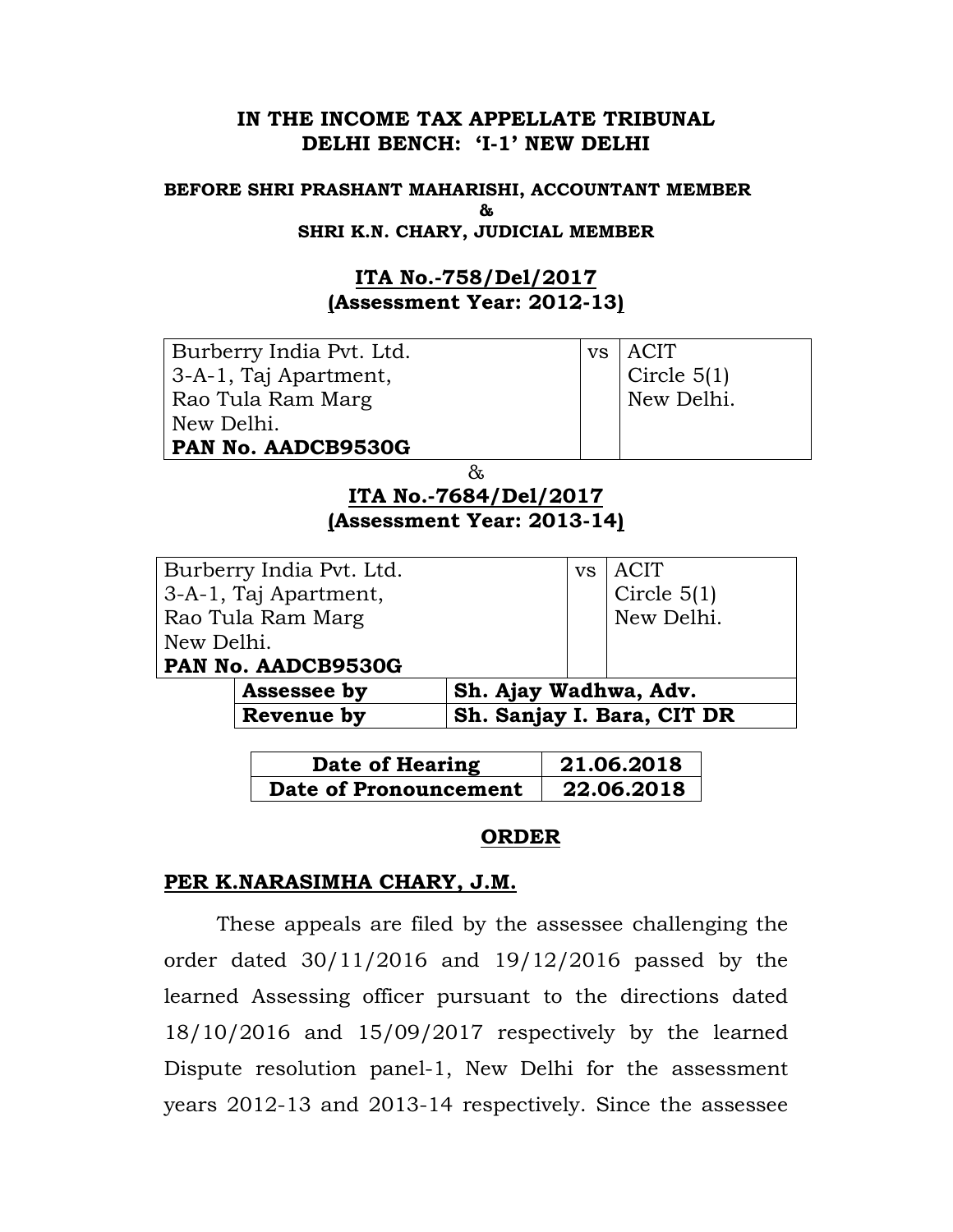and the facts involved in these matters are identically the same, both the appeals are disposed of by this common order with reference to the facts relevant for the assessment year 2012-13.

2. Brief facts of the case are that the Burberry India Private Limited, the assessee, was incorporated in January 2010 and is engaged in trading of imported luxury goods bearing the Burberry trademark. The assessee distributes these products through retail by way of directly owned and managed outlets. It is a 51:49 joint venture between Burberry International Holdings Ltd UK and Genesis Colours Private Limited, India.

3. For the assessment year 2012-13 the assessee filed their return of income on 30/11/2012 declaring loss of Rs. 1,80,33,018/-. During the course of assessment proceedings, Ld. AO noticed that the assessee had undertaken international transactions with its associated enterprises as such in accordance with the provisions of section 92 CA of the Income Tax Act, 1961 he referred the determination of the arm's length price to the Transfer Pricing Officer (Ld. TPO). The assessee has benchmarked international transaction relating to import of finished goods using CUP corroborated by RPM as the most appropriate method by using the multiple year Data and claimed the transaction to be at arm's length. The gross profit rate of the assessee was 54.96% and the net profit rate was (-)14.73%.

4. Ld. TPO, however, benchmarked the international transaction using TNMM is the most appropriate method and OP/OC as the PLI, and computed the adjustment under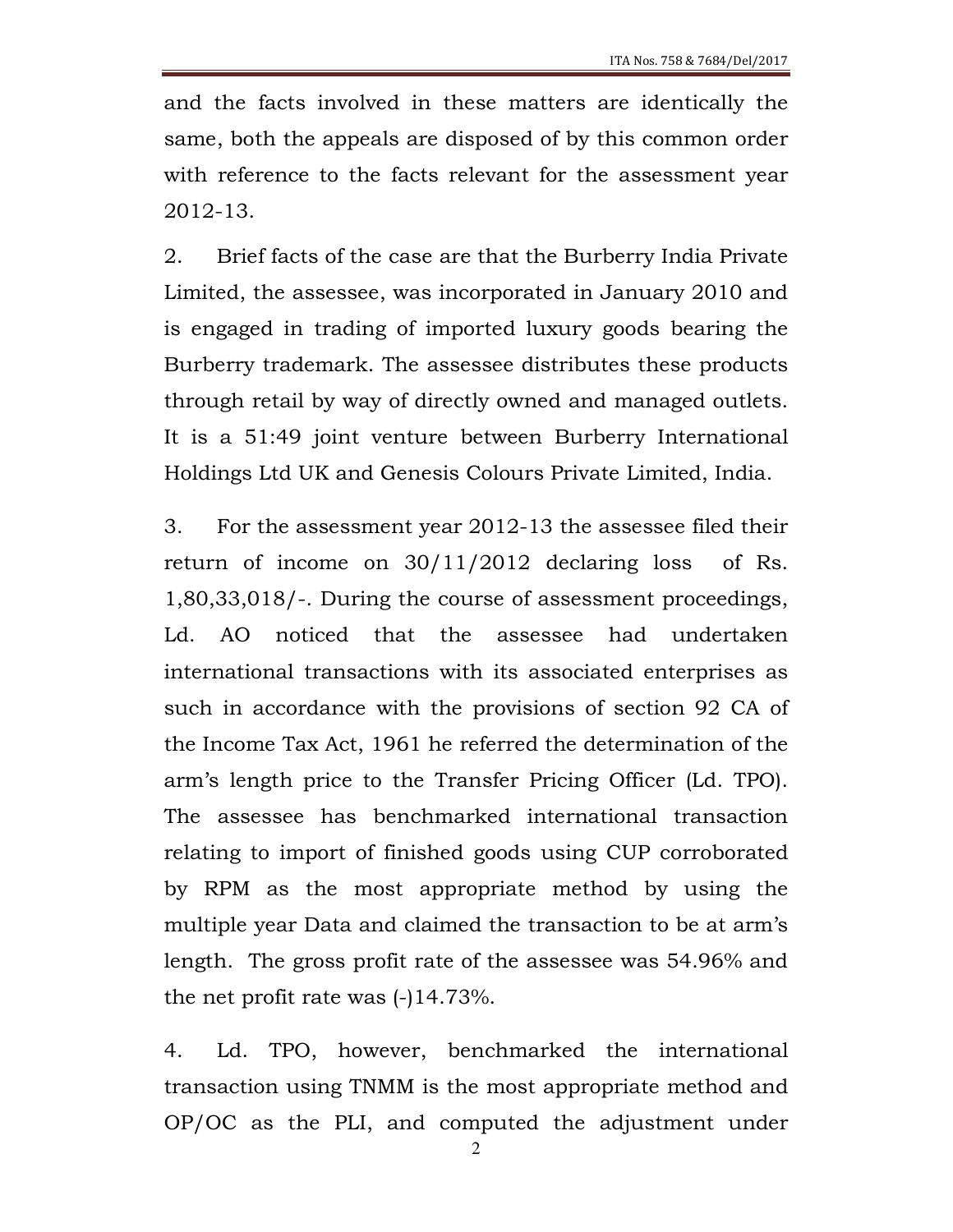section 92 CA at Rs. 6,94,58,591/-which are subsequently rectified to Rs. 6,80,36,113/-. When the assessee filed objections before the Ld. DRP, Ld. DRP after considering the decisions reported in while following editions reported in Abott Medical Optics Pvt. Ltd. 2016-TII-366-ITAT-BANG-TP, Mattel Toys India Pvt. Ltd. 2015-TII-477-ITAT-MUM-TP, and Kohler India Corp. Pvt. Ltd. 2016-TII-91-ITAT-BANG-TP held that the TNMM is more tolerant of functional differences and since the assessee failed to demonstrate that the requirements of using RPM as most appropriate method found that the reasoning of the Ld. TPO is justified and accordingly upheld the same.

5. Ld. DRP, while upholding the rejection of RPM by stated that,

"The assessee has incurred about Rs. 2.94 Cr. towards 'advertisement and marketing expenses' on a turnover of about Rs.69.70 Cr. It is claimed that about Rs. 74.53 Lakhs has been reimbursed towards advertisement and marketing expenses however, it is clear that the assessee has incurred substantial AMP, and other expenses, in relation to its turnover, and is therefore, not a simple distributor in terms of the requirement of using RPM. The assessee has failed to demonstrate that the comparables have also incurred similar expenditure and have a similar functional profile required for RPM analysis."

6. Hence the assessee preferred this appeal. Though the assessee challenged the reference made by the Ld. Assessing Officer to the Ld. TPO, and the comparability of the companies, Ld. AR confined the challenge to the findings of the authorities below in rejecting the CUP corroborated by RPM and substituting the same with TNMM.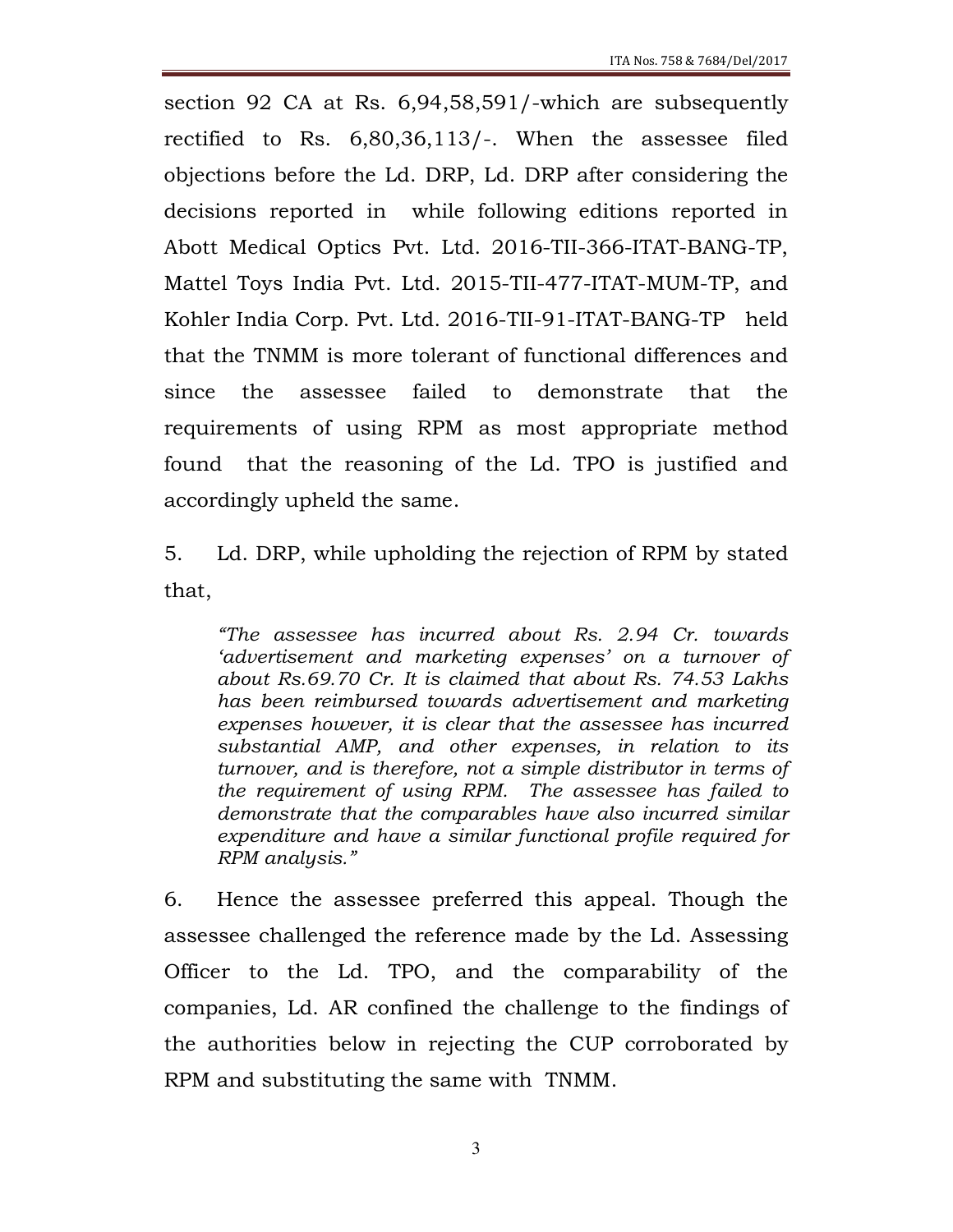7. It is argued by the Ld. AR that the role of the Assessee does not involve any value addition to the product being sold in the Indian market. Assessee merely purchases from its Principal, Burberry Limited and resells the product, without adding any value to the core product as such RPM is used for cases. Even as per Rule 10B of the Income-tax Rules, 1962, RPM is used in case of a reseller. He further submitted that inasmuch as the Ld. TPO has accepted the characterization of Burberry India as provided in the TP Documentation for FY 2012-13, besides the functional profile of the Assessee or the fact that the Assessee is a routine distributor, it is not open for the Ld. TPO proceeded to apply an indirect method i.e. TNMM as the MAM over the direct method RPM.

8. Ld. AR placed reliance on Bose Corporation India (P.) Ltd. v. ACIT [2017] 77 taxmann.com 194 (Delhi - Trib.), Horiba India Pvt. Ltd. vs. Deputy Commissioner of Income Tax [2017] 81 taxmann.com 209 (Delhi - Trib.), Assistant Commissioner Of Income Tax vs. Kobelco Construction Equipment India Limited [2017] 81 taxmann.com 31 (Delhi - Trib.), Oriflame India (P.) Ltd. v. ACIT [2017] 85 taxmann.com 162 (Delhi - Trib.), DCIT v. Delta Power Solution India (P.) Ltd. [2016] 68 taxmann.com 247 (Delhi - Trib.), Luxottica India Eyewear P.Ltd. vs Department Of Income Tax (ITA No. 1115/Del/2014 and 617/Del/2014), ACIT vs Akzo Nobel Car Refinishes India (P.) Ltd [2017] 84 taxmann.com 199 (Delhi - Trib.), Nokia India Pvt. Ltd. v. Deputy Commissioner of Income-tax, Circle -13(1), New Delhi [2014] 52 taxmann.com 492 (Delhi - Trib.), and Danisco (India) Pvt. Ltd. Vs. ACIT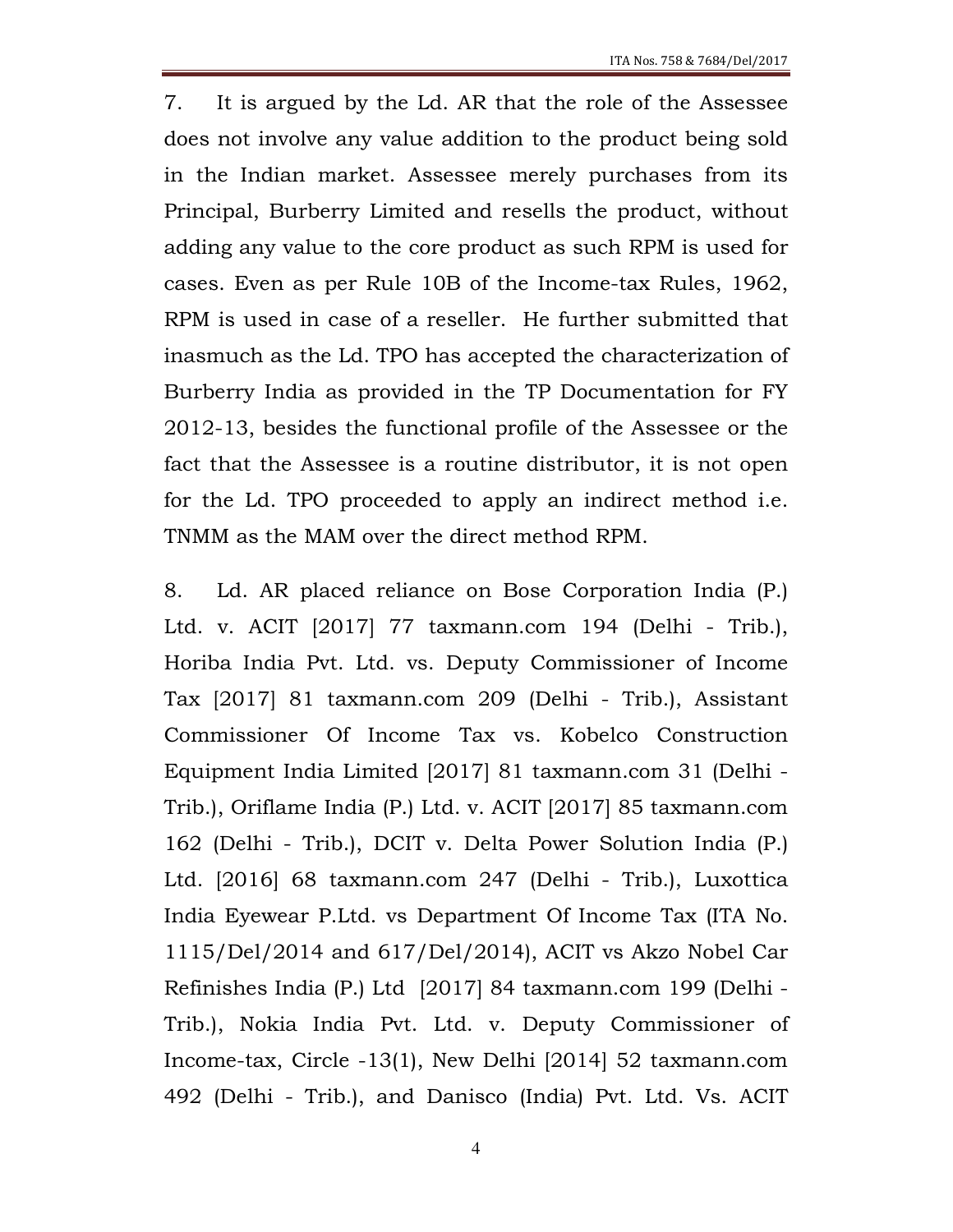[2014] 48 taxmann.com 60 (Delhi - Trib.)/[2014] 151 ITD 460 (Delhi - Trib.) for the principle that when the reseller does not add any value to the product of the goods, the RP method would be appropriate for determining the arms' length price.

9. Further by placing reliance on the decisions in Assistant Commissioner Of Income Tax vs. Kobelco Construction Equipment India Limited [2017] 81 taxmann.com 31 (Delhi - Trib.), ACIT vs Akzo Nobel Car Refinishes India (P.) Ltd [2017] 84 taxmann.com 199 (Delhi - Trib.) and MATTEL TOYS (I) PVT. LTD. vs. Deputy Commissioner Of Income Tax (2014) 30 ITR (Trib) 0283 (Mumbai), it is argued by the Ld. AR that if the ALP of any transaction can be determined by applying any of the direct methods like CUP, RPM, CPM then they should be given the preference and once these traditional methods have been rendered inapplicable then only TNMM should be resorted to.

10. Ld. AR submitted that the case law relied upon by the Ld. DRP has no application to the facts of this case because the facts of the case laws quoted by the DRP are different from the facts of the Assessee. He submits that in the case laws quoted by the DRP, the companies have incurred huge expenditure on AMP, and the business model of the company is not comparable with the comparables who are not incurring such expenditure. According to him in one case law quoted by the Ld. DRP, the company undertook building of intangibles and 65% of operating cost was incurred on AMP expense and the company was engaged in manufacturing activity too. He submitted that in Assessee's case, the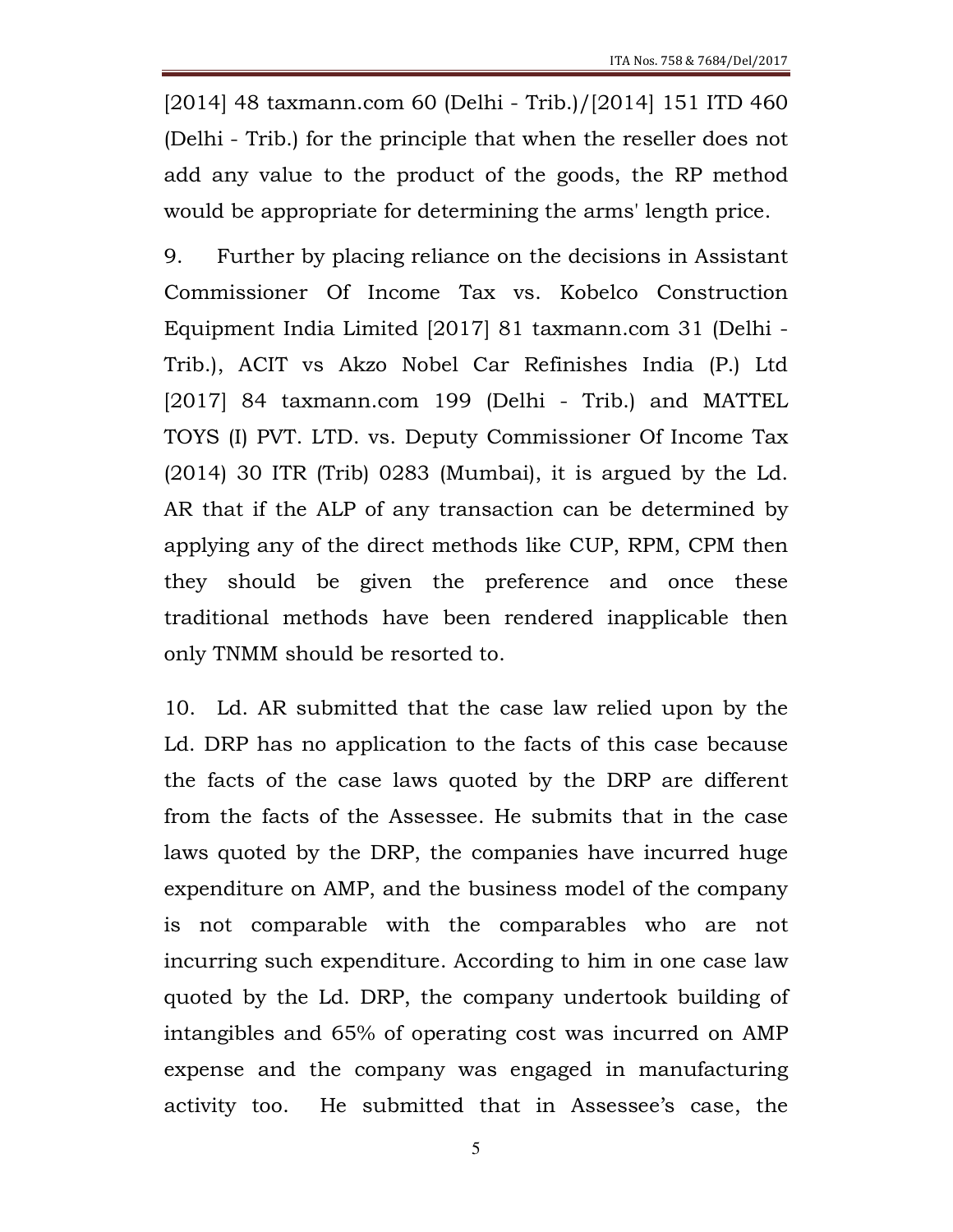Assessee has not incurred such heavy expenditure and the comparables have also incurred similar expense and have similar business model. The Assessee is not engaged in any manufacturing. The wide gap in the GP and NP is due to the heavy rental cost and not due to AMP expenses as given in the case laws cited by the Ld. DRP.

11. Ld. AR placed reliance on the decision in case of Nokia India Pvt. Ltd. v. Deputy Commissioner of Income-tax, Circle -13(1), New Delhi [2014] 52 taxmann.com 492 (Delhi – Trib) wherein it was held that the incurring of high advertisement and marketing expenses by the assessee vis-à-vis the other comparable companies does not in any manner affect the determination of ALP under the RPM and if the assessee has incurred more expenses on advertisement and promotion, which, in the opinion of the department went on to brand building for an AE, then the transfer pricing adjustment on account of such AMP expenses is separately called for and RPM is the most appropriate method in such a situation.

12. Lastly he relied on the decision in the case of Deputy Commissioner Of Income Tax vs. Sanyo India P. Ltd. IT(TP).A No.436/Bang/2015 (2015) 45 CCH 0098 Bang Trib at page 13 where was held that if the comparables are not found appropriate, fresh comparables can be searched, but the method adopted need not be rejected.

13. DR placed reliance on the observations of the Ld. TPO, vide comment of the TPO. He brought to our notice that the Ld. TPO found that certain expenses like salaries and wages,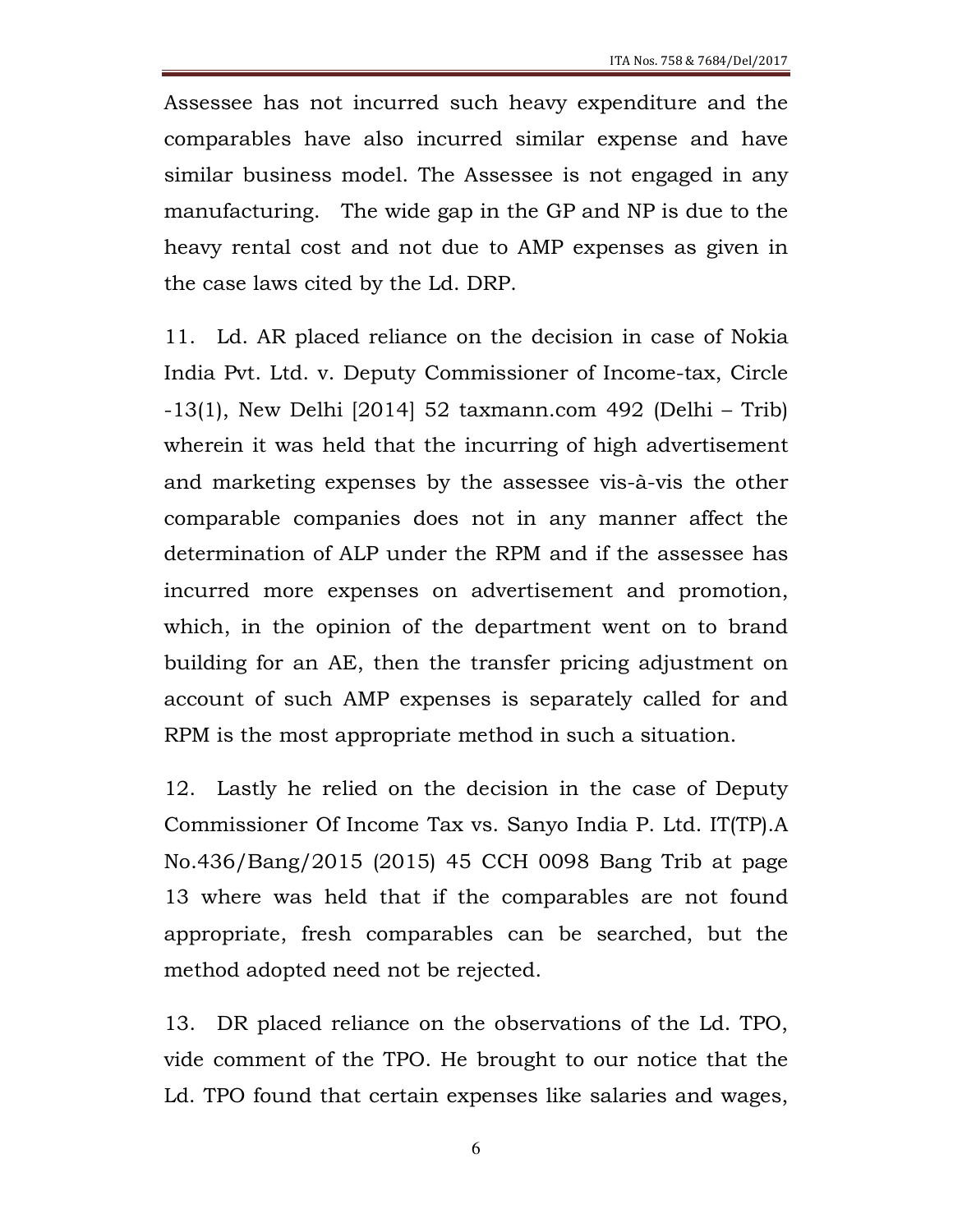travelling and conveyance, etc., which are directly connected with selling and distribution functions as could be found from the profit and loss account of the assessee or in the case of the comparables have not been considered a compatibility, as such the manner in which the RPM has been applied was not giving a picture of the compatibility analysis is For application of the RPM method these factors cannot be ignored at all.

14. Ld. DR further submitted that as rightly observed by the Ld. TPO, for achieving proper compatibility in the light of above mentioned aspects of business of a distributor, it is simply clear that complete information about business profile and financial data is available in respect of all the parties which are examined as comparables, which is not found in public domain, as such, RPM is rejected as the most appropriate method and TNMM was rightly considered as the most appropriate method. Other methods like CUP, CPM are not applicable to the facts of the case. On this basis he justified the orders of the authorities below.

15. We have gone through the record in the light of the submissions on either side. It is an admitted fact that in this case the assessee is merely purchasing and selling the products without adding any value to the core product. Further, Ld. TPO did not dispute the characterisation of the assessee as in the TP document and also accepted the functional profile of the assessee as a routine distributor. Ld. DRP, however, recorded that the assessee has incurred substantial AMP, and other expenses, in relation to its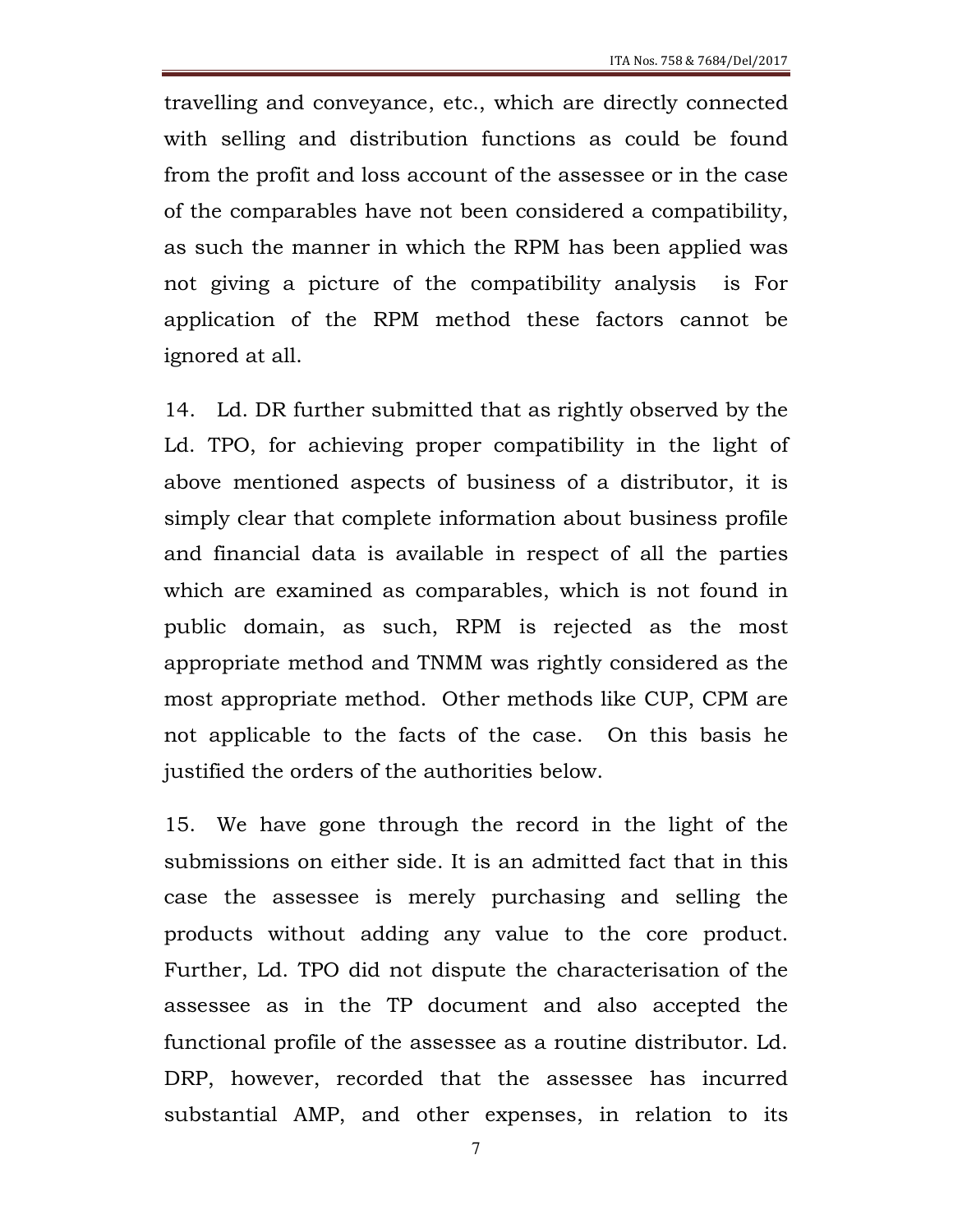turnover, and is therefore, not a simple distributor in terms of the requirement of using RPM. Now we shall proceed to examine the law applicable these facts.

16. In Nokia India (P) Ltd. v. Dy. CIT[2014] 52 taxmann.com 492/153 ITD 508 (Delhi), the Delhi bench of the ITAT held that,-

9. Sub-clause (i) of clause (b) of Rule 10B(1) deals with identifying the price at which the goods purchased from an AE is resold. Sub-clause (ii) of clause (b) of Rule 10B(1) talks of reducing the amount of normal gross profit margin of comparable uncontrolled transactions from such resale price of the assessee. Sub-clause (iii) states that the result of subclause (ii) is further reduced by the expenses incurred in connection with the purchase of goods and sub-clause (iv) provides that the amount so deduced under sub-clause (iii) is adjusted on account of differences in the international transaction and comparable uncontrolled transactions which materially affect the amount of gross profit margin in the open market. Finally, sub-clause (v) provides that the adjusted price found under sub-clause (iv) is taken as arm's length price in respect of purchase of goods from the AE. When we consider the methodology given under RPM, more specifically sub-clauses (i) and (v), it becomes patent that sub-clause (i) refers to 'property purchased by the enterprise ... is resold ' and sub-clause (v) refers to 'arm's length price in respect of the purchase of the property ... by the enterprise '. A close scrutiny of the above two sub-clauses along with the remaining sub-clauses of rule 10B(1)(b) makes it clear beyond doubt that RPM is best suited for determining ALP of an international transaction in the nature of purchase of from an AE which are resold as such to unrelated parties. Ordinarily, this method pre-supposes no or insignificant value addition to the goods purchased from foreign AE.

17. While noting the above decision also, Hon'ble jurisdictional High Court, in Principal Commissioner of Income-tax-6 v. Matrix Cellular International Services (P.) Ltd. [2018] 90 taxmann.com 54 (Delhi) found that, -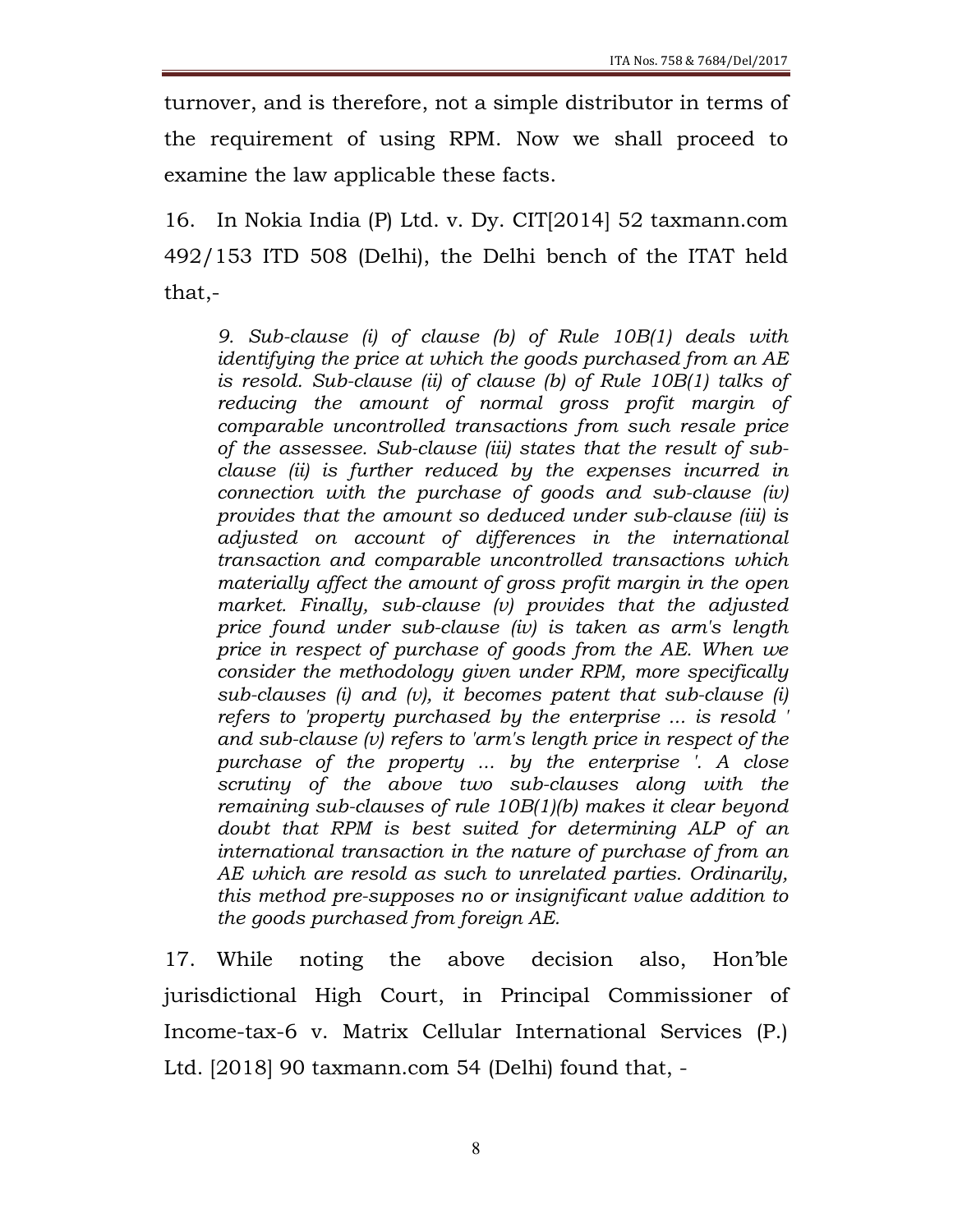8. This Court finds that once the ITAT, on considering the relevant facts as well as the order of the TPO, had concluded that the business of the assessee was merely that of a pure trader, and there was no value addition made before reselling the particular products (i.e. the SIM cards), its consequent finding that RPM is the Most Appropriate Method, is irreproachable. In Nokia India (P) Ltd. v. Deputy Commissioner of Income Tax, (2015) 167 TTJ (Del) 243, the Delhi bench of the ITAT held:

"A close scrutiny of the above two sub-clauses along with the remaining sub-clauses of r. 10B(1)(b) makes it clear beyond doubt that RPM is best suited for determining ALP of an international transaction in the nature of purchase of goods from an AE which are resold as such to unrelated parties. Ordinarily, this method presupposes no or insignificant value addition to the goods purchased from foreign AE. In a case the goods so purchased are used either as raw material for manufacturing finished products or are further subjected to processing before resale, then RPM cannot be characterized as a proper method for benchmarking the international transaction of purchase of goods by the Indian enterprise from the foreign AE."

9. Similarly, in Swarovski India Pvt. Ltd. v. ACIT, ITA No. 5621/Del/2014, the ITAT held:

"Adverting to the facts of the instant case, we find that the assessee purchased Crystal goods and Crystal components from its AE. No value addition was made to such imports. The goods were sold as such. In the given circumstances, the RPM is the most appropriate method for determining the ALP of the international transaction of' Import of Crystal goods and Crystal components."

10. A similar view has been adopted by the Mumbai bench of the ITAT in Mattel Toys v. Deputy Commissioner of Income Tax, (2013) 158 TTJ (Mum) 461:

"Thus, the RPM method identifies the price at which the product purchased from the A.E. is resold to a unrelated party. Such price is reduced by normal gross profit margin i.e., the gross profit margin accruing in a comparable controlled transaction on resale of same or similar property or services. The RPM is mostly applied in a situation in which the reseller purchases tangible property or obtain services from an A.E. and reseller does not physically alter the tangible goods and services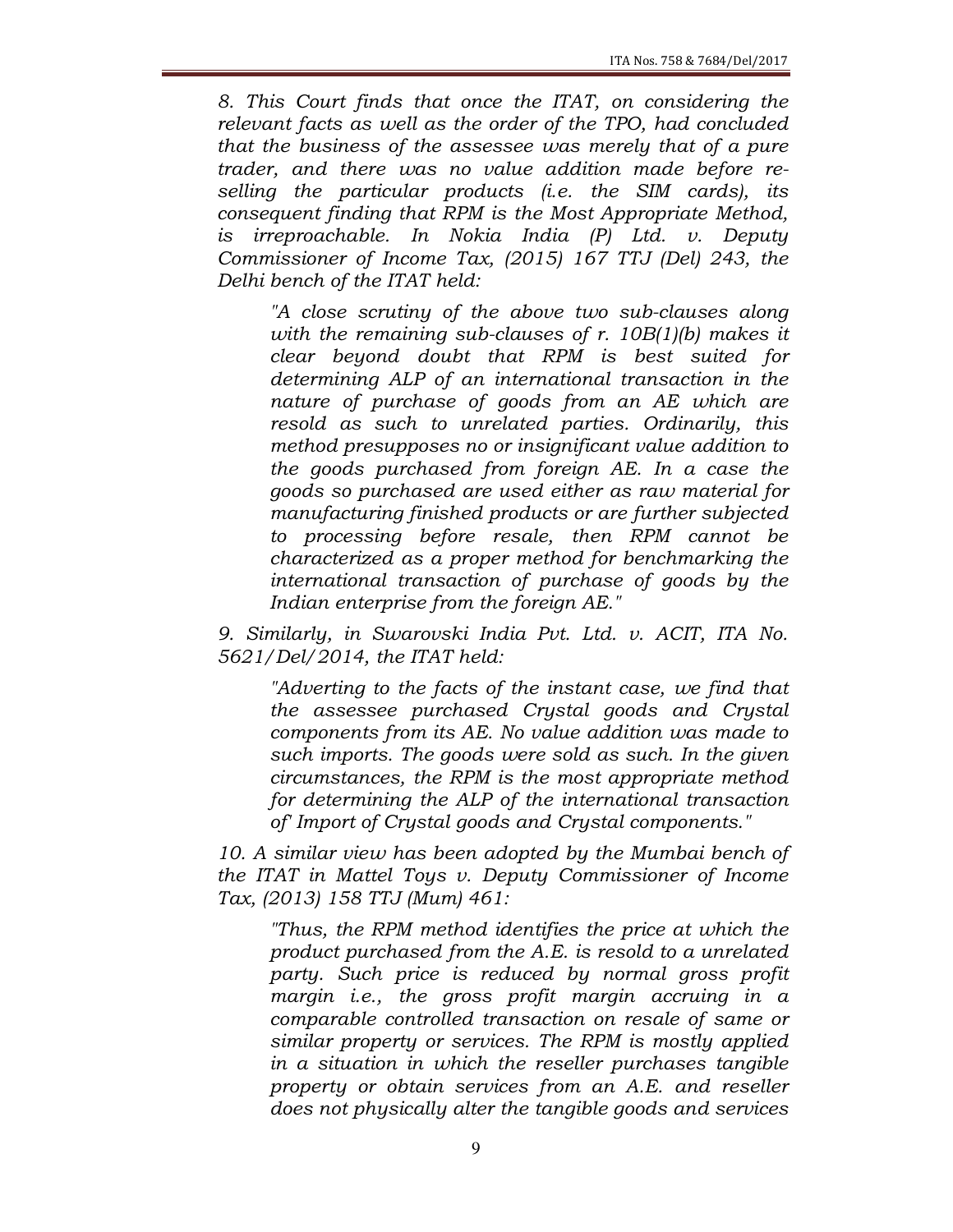or use any intangible assets to add substantial value to the property or services i.e., resale is made without any value addition having been made."

11. This view has also been affirmed by the Bombay High Court in its judgment dated 07.11.2014 in Commissioner of Income Tax v. L'Oreal India Pvt. Ltd. (ITA No. 1046 of 2012), where the Court found that there was no error in law committed by the ITAT when it held that RPM was the Most Appropriate Method in case of distribution or marketing activities especially when goods are purchased from associated entities and there are sales effected to unrelated parties without any further processing. In fact, a Division Bench of this Court in its decision in Bausch & Lomb Eyecare (India) Pvt. Ltd. v. Additional Commissioner of Income Tax, (2016) 381 ITR 227 (Del), while considering the decision of this Court in Sony Ericsson Mobile Communications India Pvt. Ltd. v. Commissioner of Income Tax, (2015) 374 ITR 118 (Del), noted that:

"The RP Method loses its accuracy and reliability where the reseller adds substantially to the value of the product or the goods are further processed or incorporated into a more sophisticated product or when the product/service is transformed."

12. Therefore, a contrario, when the reseller does not add any value to the product of the goods, the RP method would be appropriate for determining the arms' length price.

18. In respect of the observations of the Ld. DRP that the assessee has incurred substantial AMP, and other expenses, in relation to its turnover, and is therefore, not a simple distributor in terms of the requirement of using RPM, Ld. AR has rightly placed reliance on the decision reported in Nokia India Private Limited vs. DCIT (2015) 153 ITD 508 (Delhitrib.) wherein it was held that the incurring of high advertisement and marketing expenses by the assessee vis-avis the other comparable companies does not in any manner affect the determination of ALP under the RPM. In the above decision it was held that, -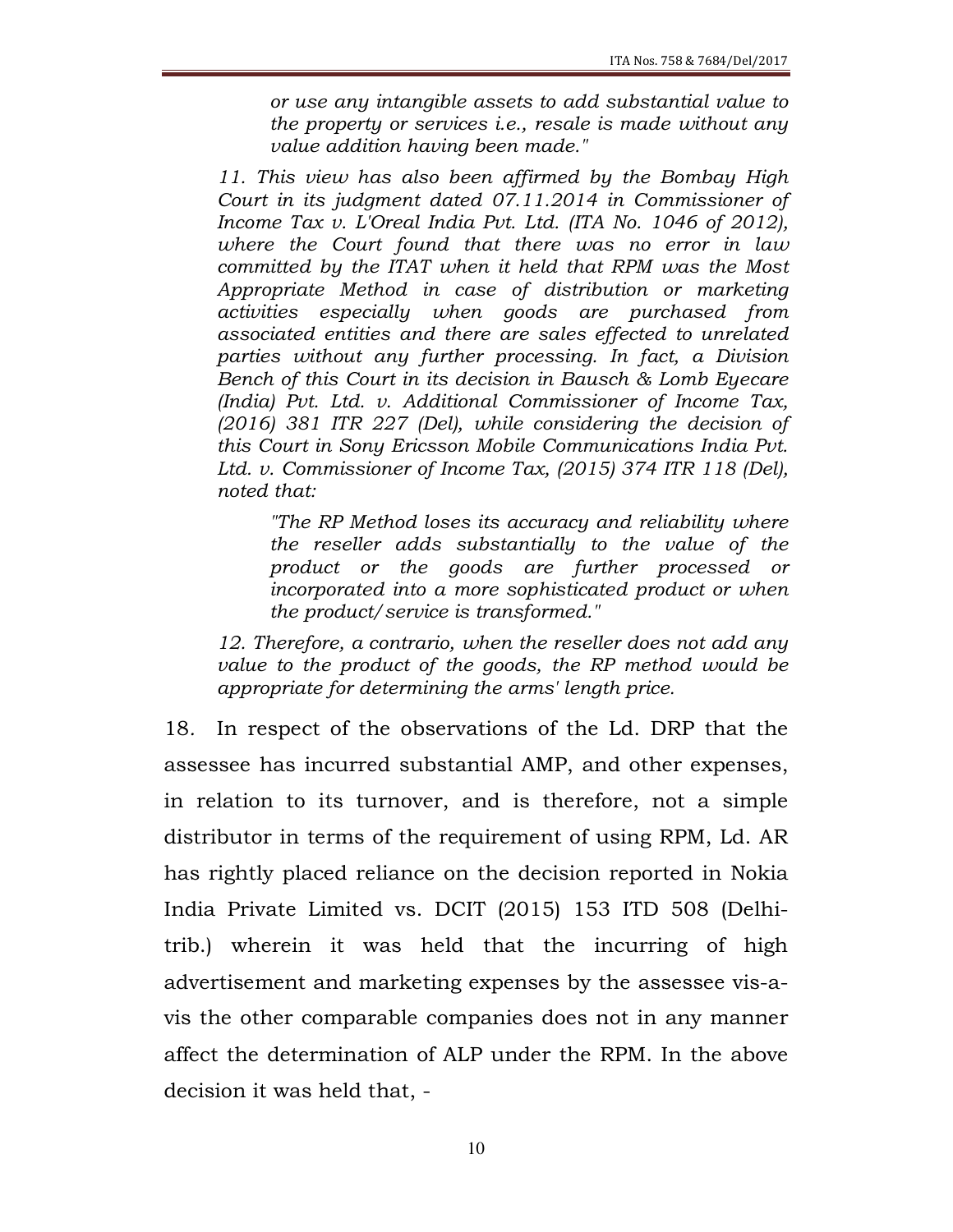The ld. DR vehemently argued against the application of RPM in the given circumstances as the most appropriate method by contending that the assessee incurred huge advertisement and marketing expenses. In view of such incurring of expenses, the ld. DR stated that the better course would be to apply TNMM which would consider operating profit. We are unable to accept the contention advanced on behalf of the Revenue. The obvious reason for this is that the incurring of high advertisement and marketing expenses by the assessee vis-a-vis the other comparable companies does not in any manner affect the determination of ALP under the RPM. When we consider gross profit in numerator and net sales in denominator, all the expenses debited to the Profit & loss account automatically stand excluded. It is but natural that only those expenses can have bearing on the gross profit that are debited to the Trading account. As the amount of advertisement and marketing expenses falls 'below the line' and finds its place in the Profit and loss account, the higher or lower spend on it cannot affect the amount of gross profit and the resultant ALP under the RPM. If the assessee has incurred more expenses on advertisement and promotion, which, in the opinion of the ld. DR went on to brand building for an AE, then, the transfer pricing adjustment on account of such AMP expenses was separately called for. Since the TPO has not made any separate adjustment on account of AMP expenses and has given effect to the same under TNMM, we hold that the incurring of such higher advertisement and marketing spend would not affect the calculation of ALP under the RPM. Ex consequenti, we hold that RPM prima facie appears to be the most appropriate method in the facts and circumstances of the instant case.

19. The above decisions clinch the issue involved in this matter and squarely applicable to the facts of the case. We, therefore, while respectfully following the same hold that the RPM is the most appropriate method in the facts and circumstances of this case and accordingly direct the Ld. TPO to adopt the RPM as the most appropriate method for benchmarking the international transaction.

20. In view of the fact that we have approved the RPM as the most appropriate method for benchmarking the international